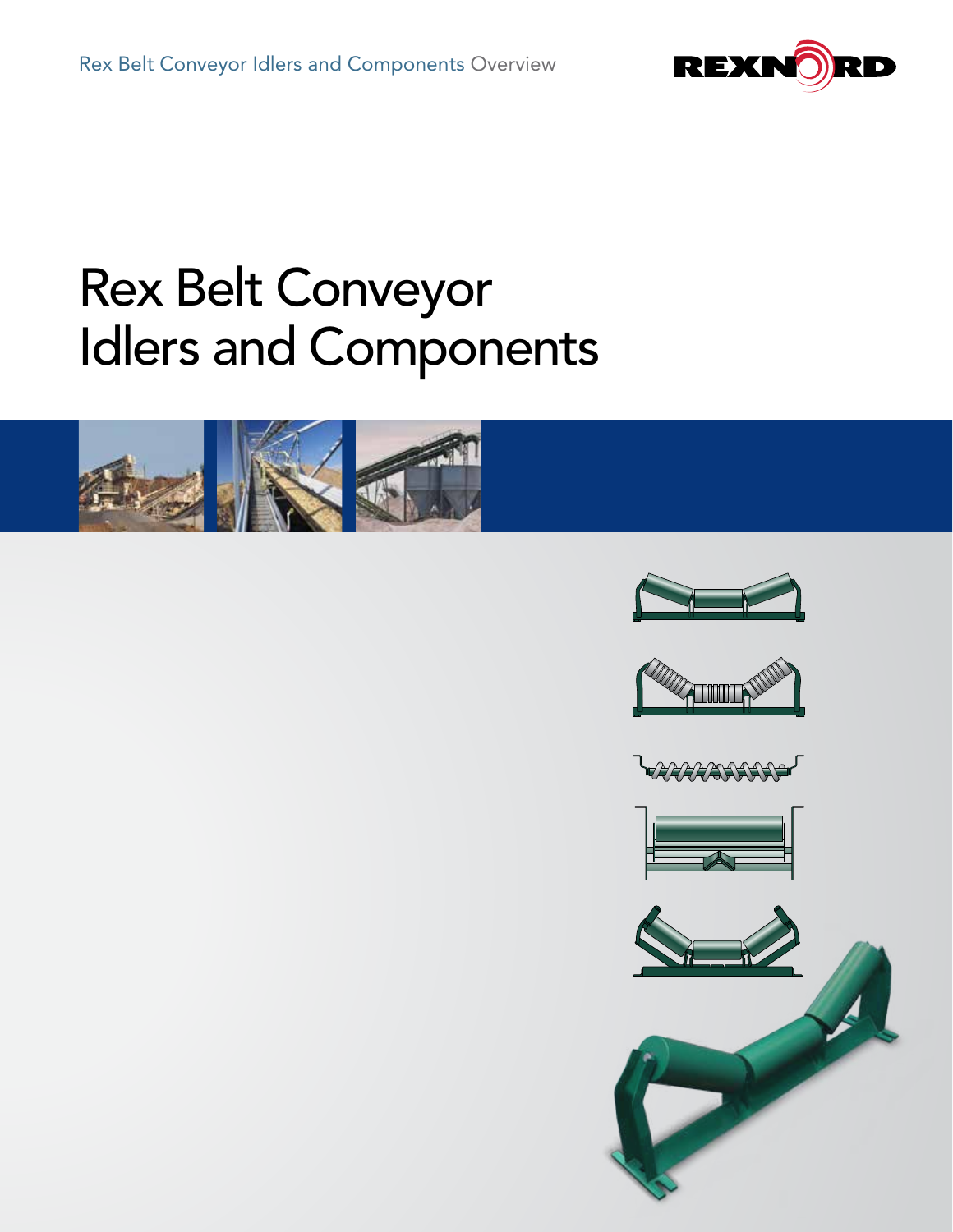# Trusted Design, Reliable Performance

Rex® Belt Conveyor Idlers and Components have an extensive history of durability and high performance in the most abrasive material handling applications. From impact to return idlers and everything in between, Rexnord has you covered no matter where or what your belt conveyor is moving.

#### Industries:

- Asphalt
- Cement and aggregate
- Fertilizer
- Forestry
- Mining
- Solid waste

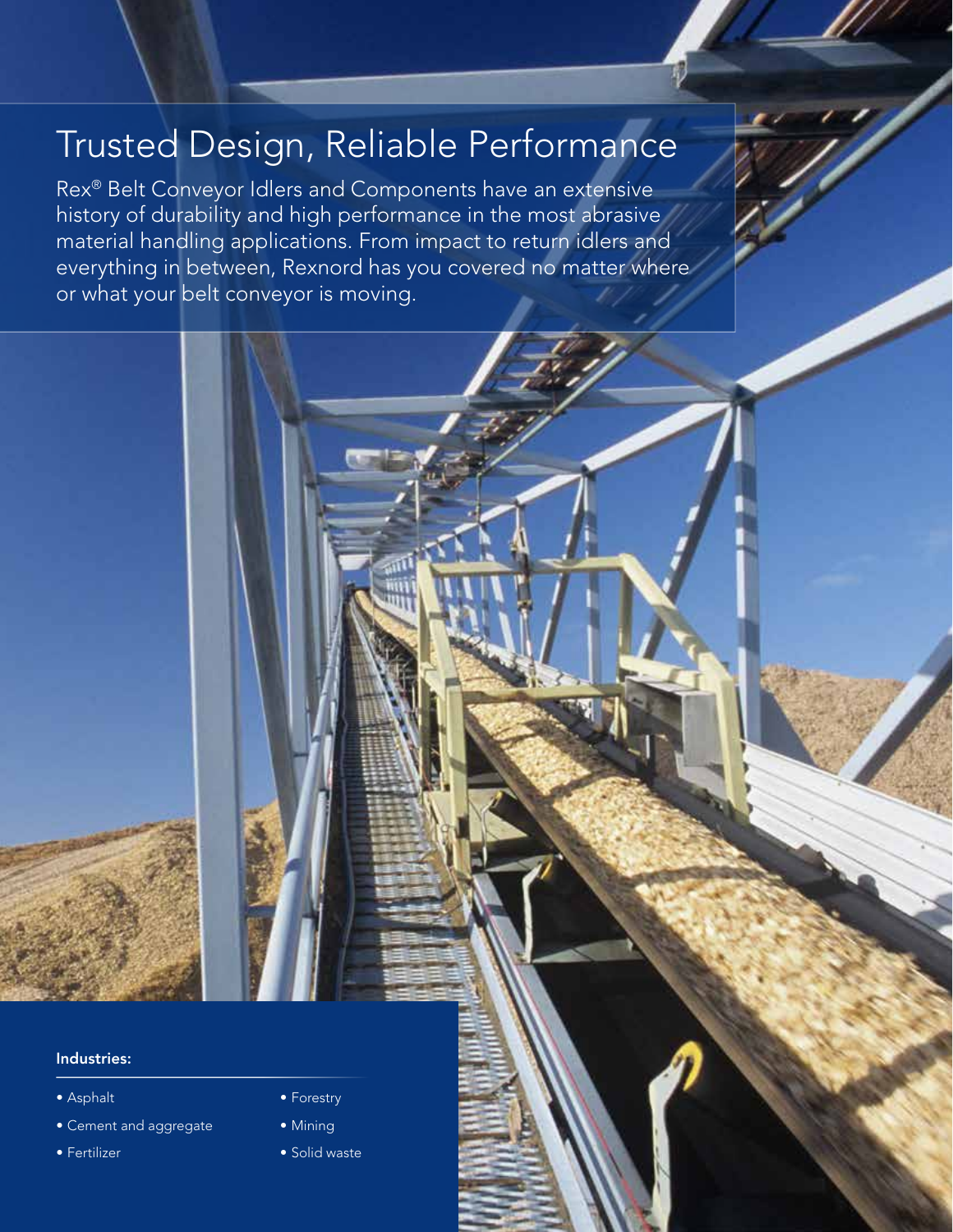

# Go Further with Rex Idlers

For decades, customers have depended on Rex Belt Conveyor Idlers and Components to get their material where it needs to go. Wherever you are and whatever you're conveying, you can rely on Rexnord.

#### The Rex Belt Conveyor Idlers and Components offering provides:

- Multiple choices a complete product offering for the entirety of your belt conveyor operation.
- Abrasion- and corrosion-resistant rolls roll material options that help protect your belt investment from abrasive materials and high/low pH materials to keep your operation running. Choose from rubber-covered, urethane-covered, polyethylene impact and ceramic rolls.
- Reduced loading/impact area maintenance time and costs — you can remove only the idlers required to perform routine maintenance on your loading/impact area in three simple steps with Rex Detachable End Bracket Idlers (on Rex Classic Idlers only). These idlers can be placed as close together as needed without worrying about a long and costly idler replacement process.
- Less material buildup for those wet and sticky areas in your plant, choose from multiple configurations to reduce buildup that can cause severe training problems, and costly damage to your conveyor belting and framework.
- **Corrosion-resistant frame options** help prevent premature failure attributed to high/low pH materials or applications subjected to intermittent moisture, including:
	- Painted steel frame standard applications
	- Steel galvanized frame mildly corrosive applications
	- Detachable frame loading/impact area applications
	- Steel Rex Right-Coat™ frame extreme corrosive applications



#### Idlers for every section of your belt conveyor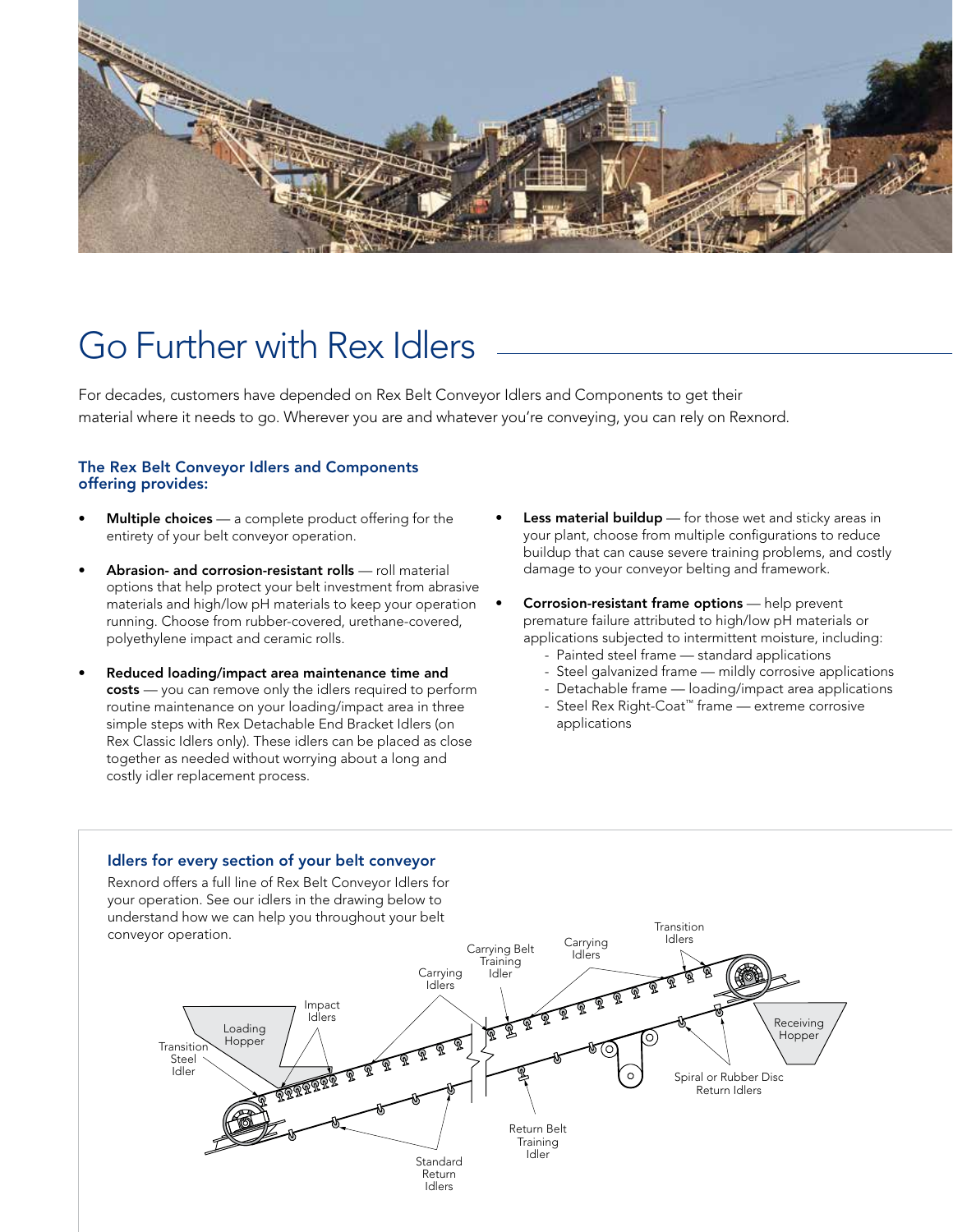### Rex Belt Conveyor Idlers Exceed CEMA Standards

Rex Belt Conveyor Idlers are rugged and long-lasting, and exceed CEMA standards.

#### Series B light-duty line

- Exceeds CEMA B specifications using heavy-duty ball bearings
- Available with 4- and 5-inch (102 and 127 mm) diameter rolls
- Furnished in a wide selection of styles in 18–48-inch (457–1,219 mm) belt widths

#### Series C medium-duty line

- Exceeds CEMA C specifications using precision tapered roller bearings
- Available with 5- and 6-inch (127 and 152 mm) diameter rolls
- Furnished in a wide selection of styles in 18–60-inch (457–1,524 mm) belt widths

#### Series D medium-duty line

- Exceeds CEMA D specifications utilizing the Series C Idler construction with heavier shafts to provide higher load capacity
- Available with 5- and 6-inch (127 and 152 mm) diameter rolls
- Furnished in a wide selection of styles in 18–72-inch (457–1,829 mm) belt widths

#### Series E heavy-duty line

- Only for RexDura® Series Idlers
- Exceeds CEMA E specifications using heavy-duty precision tapered roller bearings
- Available with 6- and 7-inch (152 and 178 mm) diameter rolls
- Furnished in a wide selection of styles in 36–96-inch (914–2,438 mm) belt widths

#### Series F super heavy-duty line

- Only for RexDura Series Idlers
- Exceeds CEMA F specifications providing higher load ratings
- Manufactured for a maintenance-free life
- Available in 7- and 8-inch (178 and 203 mm) roll diameters
- Furnished in a wide selection of styles in 60–120-inch (1,524–3,048 mm) belt widths

| <b>Rex Idler Type</b> | <b>CEMA Class</b> | <b>Roll Diameter</b><br>inches (mm) | <b>Rex Classic Idlers</b><br><b>Bearing Type</b> | <b>RexDura Idlers</b><br><b>Bearing Type</b> | <b>Belt Width</b><br>inches (mm) |
|-----------------------|-------------------|-------------------------------------|--------------------------------------------------|----------------------------------------------|----------------------------------|
| Light-duty            | B                 | 4 (102)<br>5(127)                   | Ball                                             | Ball                                         | 18-48 (457-1,219)                |
| Medium-duty           | С                 | 5(127)<br>6(152)                    | Roller                                           | Ball                                         | 18-60 (457-1,524)                |
|                       | D                 | 5(127)<br>6(152)                    | Roller                                           | Ball                                         | 18-72 (457-1,829)                |
| Heavy-duty            | E                 | 6(152)<br>7(178)                    | $\overline{\phantom{0}}$                         | Ball                                         | 36-96 (914-2,438)                |
|                       | F                 | 7 (178)<br>8(203)                   | $\overline{\phantom{0}}$                         | Ball                                         | 60-120 (1,524-3,048)             |

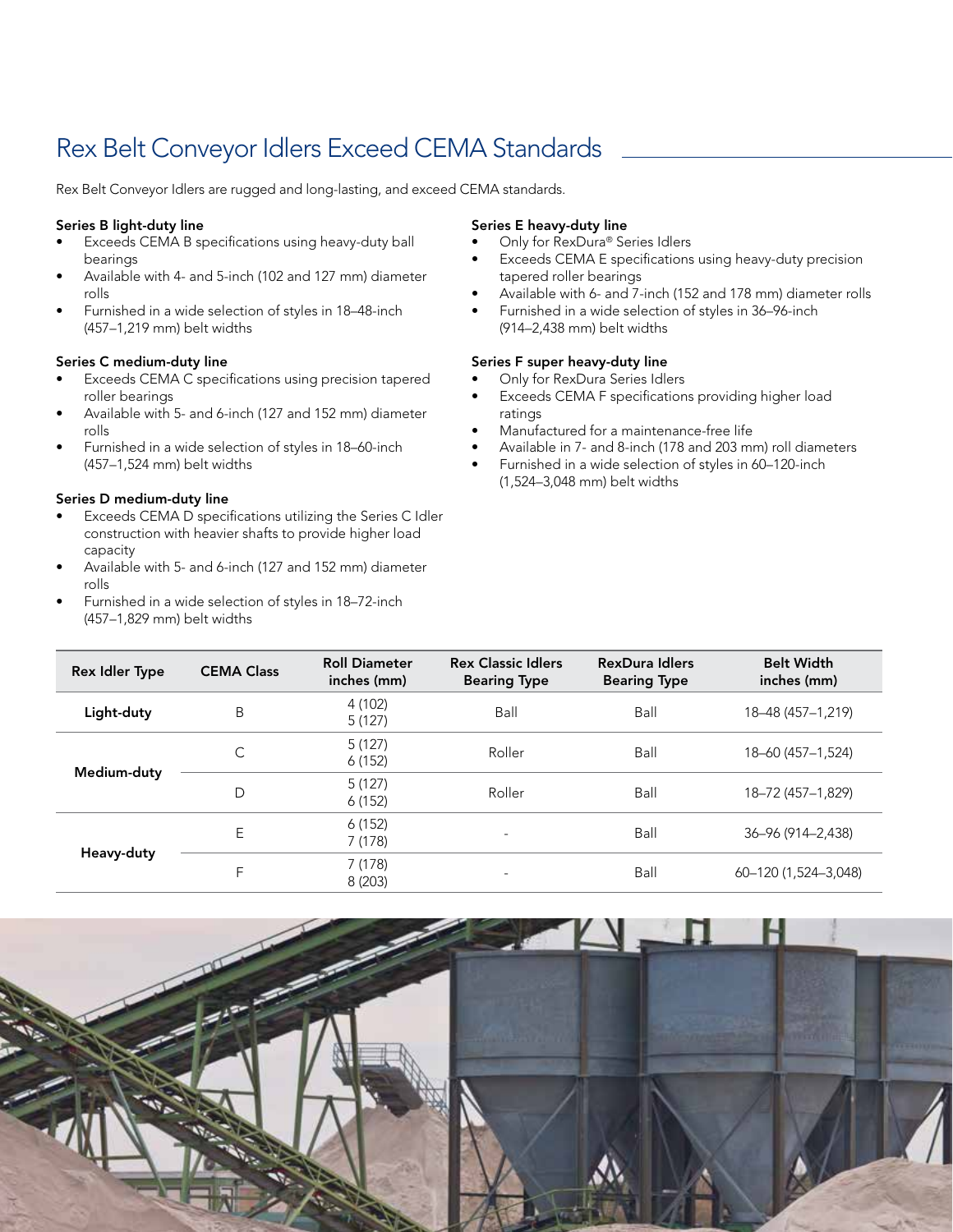## Types of Rex Belt Conveyor Idlers

Choose from a variety of idler types to fit your application.



#### Carrying idlers

- Support the belt in the conveyor section that transports the material
- Flat or troughed to shape the belt, preventing spillage
- 20-, 35- or 45-degree trough angles with equal or unequal roll lengths
- Normal spacing is 3–5 feet (1–1.50 m)



#### Carrying belt training idlers

- Flat or troughed, assist in keeping the belt centered on the conveyor
- Actuating shoe type is used on belt traveling in either direction
- Positive type is used on belt traveling in one direction only
- Normal spacing is 100 feet (30 m), not within 50 feet (15 m) of the head or tail pulley



#### Impact idlers

- Prevent damage to the belt at the loading point
- Flat or troughed with grooved, molded rubber rolls, absorbing material impact
- For use at all loading and transfer points when the impact force exceeds 40 foot pounds (.0542 kN)



#### *Spiral return idler is shown above.*

#### Return idlers

- Support the empty belt between the discharge point and the tail pulley
- Normal spacing is 10 feet (3.04 m)

#### Steel return idlers

- Used where materials are not sticky, corrosive or abrasive
- Available with urethane covering

#### Spiral return idlers

- Used where sticky materials adhere to the belt, corrosive environment is present or abrasive wear is a problem
- Unique construction minimizes belt fleet and damage to the return belt due to material buildup on the idler rolls
- Can be used for belt travel in one directly only

#### Disc return idlers

- Used where sticky materials adhere to the belt, corrosive environment is present or abrasive wear is a problem
- Can be used for belt travel in either direction
- Ceramic, urethane and rubber disc rolls available



#### Returning belt training idlers

- Assist in keeping the belt centered on the conveyor
- Actuating shoe type is used on belt traveling in either direction
- Positive and inclined pivot types are used on belt traveling in one direction only
- Normal spacing is 100 feet (30 m), not within 50 feet (15 m) of the head or tail pulley

#### Identification guide and ordering information

The following is an example of the Rex Belt Conveyor Idler numbering system.



*\*To specify a RexDura Series Idler, indicate a "D" for "Series".*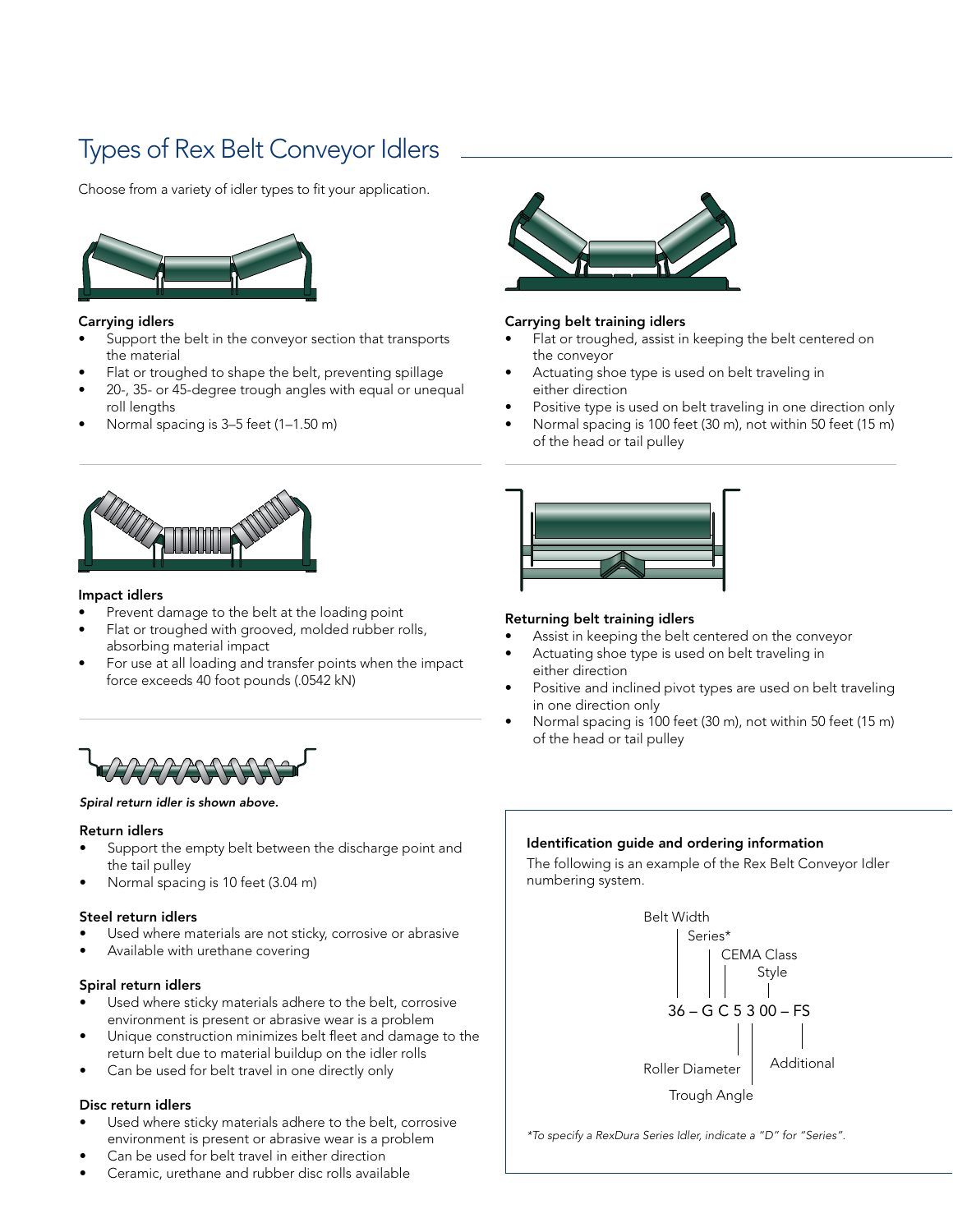### Choose the Right Idler for Your Application

Rexnord offers its Rex Classic Idlers and RexDura Series Idlers for your belt conveyor applications. Backed by Rexnord's 100-plus years in the industry and manufactured in the U.S., our idlers ensure you receive reliable performance.

#### Rex Classic Idlers

For your longer term application needs, select Rex Classic Idlers. These idlers continue to provide unsurpassed performance in the industry, helping move and protect your conveyor belt since 1933. Exceeding CEMA B, C and D standards, this line of idlers is the answer for your most rigorous and demanding applications.

#### Choose Rex Classic Idlers for:

- Surge loading accommodation and distortion prevention - die-formed, deep-pressed end brackets handle surge loading and prevent distortion.
- **Best possible bearing life**  $-$  the regreasable option allows you to purge your bearings and seal of any damaging debris that may have entered. Combining this option with Rexnord's heavy-duty tapered bearings versus roller bearings provides the best possible bearing life on your idler.
- Reduced vibration ends are simultaneously counterbored to provide true concentricity.

#### Rex Classic Idler specifications:

- Offering CEMA B, C and D in standard roll widths and 4–6 inch (102 mm–178 mm) rolls
- Flat, 20-, 35- and 45-degree troughing angles
- Factory-sealed and regreasable options available
- Patented "G" seal (five passage horizontal labyrinth with positive wiper and outer shield) extends bearing life
- Solid shafts allow for more load-carrying capability
- Equal, unequal and self-aligning troughers
- Flat, rubber disc and V returns
- ¾–1-inch (19–25 mm) shafts with high-quality tapered roller bearings for greater axial and radial load-carrying capacity
- Exclusive manufacturing process produces rounded roll end for increased belt life
- Regreasable idlers are ideal for long overland conveyors, installations where water is present and frequent washdowns are required

Smallest Roll Gap

Uses ball or roller bearings

#### Patented "G" Seal "G" Seal provides

excellent protection against abrasives and moisture, extending idler life



#### Rex Belt Conveyor Idlers convey:

- Aggregate
- Chemical compounds
- Cement
- Coal
- Coke
- Fertilizer
- Gypsum
- Phosphates
- Solid waste
- Wood chips

Tapered Roller Bearings High-quality, heavy-duty tapered roller bearings allow for extra loadcarrying capacity The industry's smallest roll gap for maximum belt protection

> Regreasable Option Rear sealing system maintains pressure in the bearing cavity, allowing excess grease to purge

#### Detachable End **Brackets** Brackets allow for

removal of required idlers in three simple steps to perform routine maintenance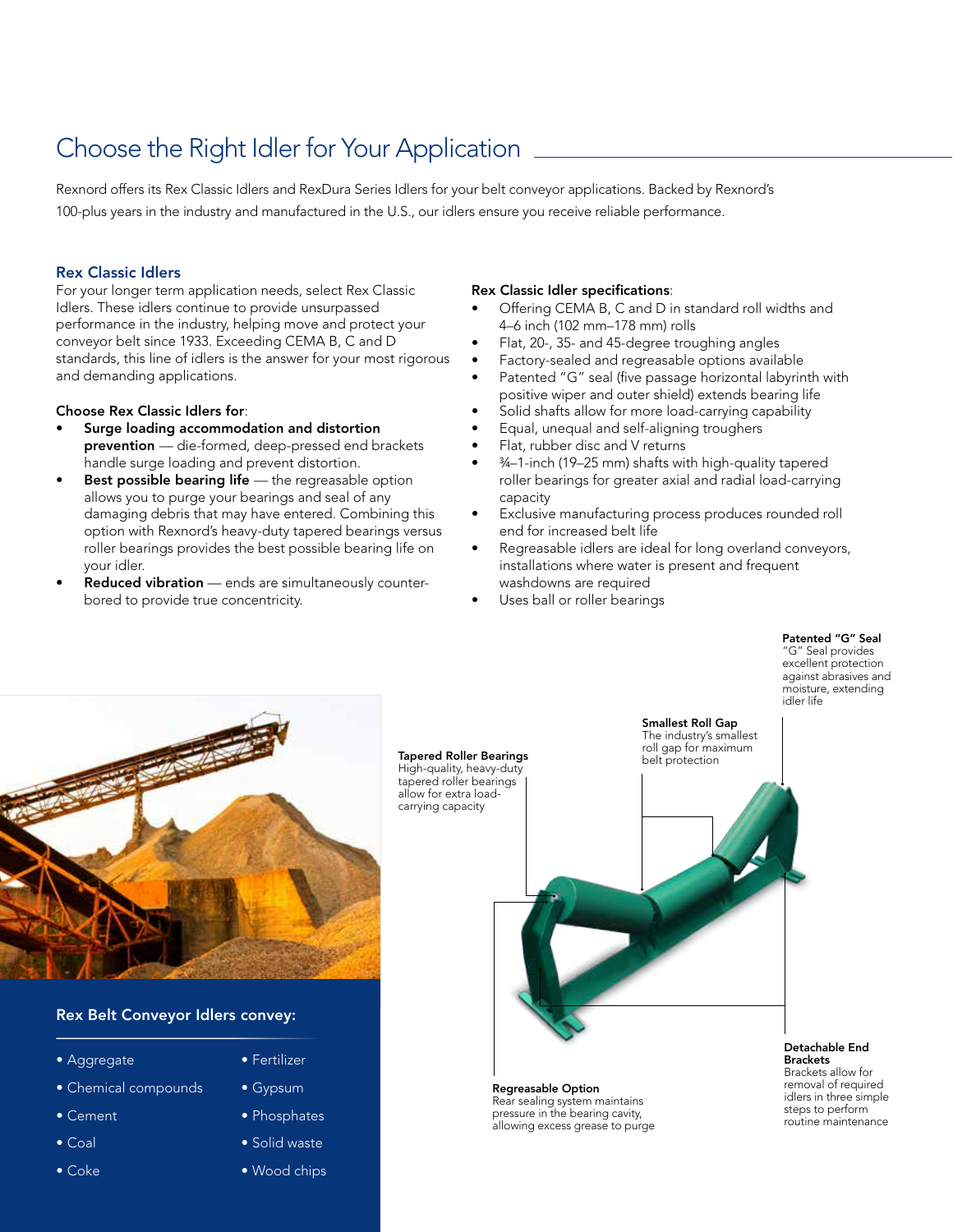

#### RexDura Series Idlers

Rexnord offers RexDura Series Idlers that are engineered to your application needs. These idlers provide the durable performance you've come to expect from other Rexnord products, and conform to CEMA B, C, D, E and F standards.

#### Choose RexDura Series Idlers for:

- Maintenance-free performance feature a durable, multi-staged Nitrile seal and high-quality sealed ball bearings with no greasing required. Designed and manufactured for a maintenance-free life.
- Increased energy efficiency the sealed ball bearing design generates less starting and dynamic torque, requiring smaller motor sizes and resulting in increased energy efficiency.
- Product innovation for a competitive value  $-$  by incorporating sealed ball bearings into the design, the RexDura Series offers you a dependable product at a competitive value.

#### RexDura Series Idler specifications:

- Offering CEMA B, C, D, E and F in standard roll widths and 4-7-inch (102–178 mm) rolls
- Flat, 20-, 35- and 45-degree troughing angles
- Factory-sealed system to eliminate the need for relubrication
- Solid shafts allow for more load-carrying capability
- Interchangeable built to fit existing conveyor frame without cutting or fitting
- Equal, unequal and self-aligning troughers
- Flat, rubber disc and V returns
- Uses ball bearings only



To learn more about the Rex Belt Conveyor Idlers and Components offering and how it can provide you with idler solutions for your entire belt conveyor, contact us today: 866-REXNORD/866-739-6673 (within the U.S.) or 414-643-2366 (outside the U.S.)